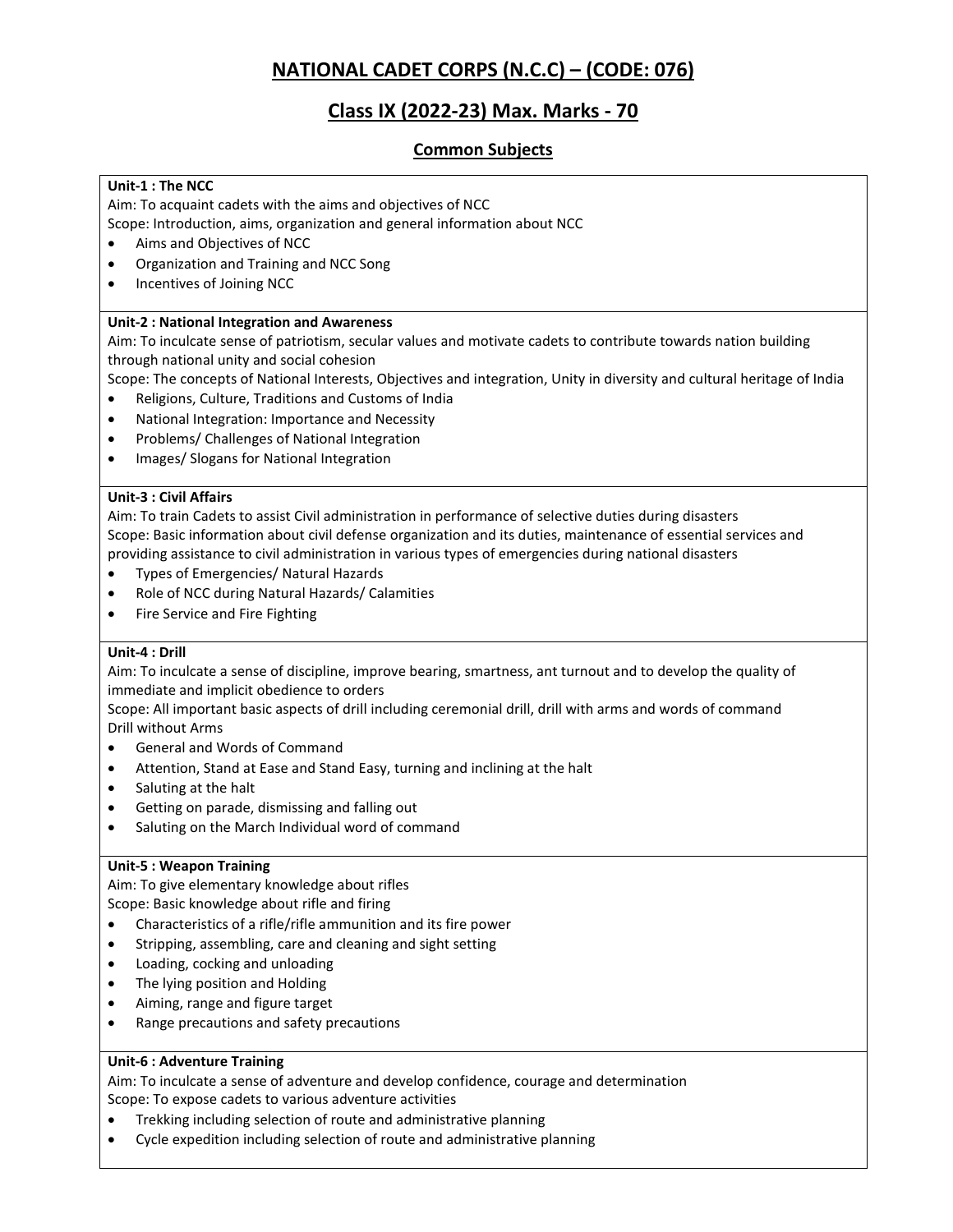# **Unit-7 : Personality Development and Leadership**

Aim: To develop an all-round dynamic personality with adequate leadership traits to deal/ contribute effectively in all walks of life

Scope: Basic subjects of leadership with emphasis on self-awareness, life/soft skills, time management and character building

- Introduction to Personality development
- Factors influencing/ shaping personality: Physical, Social, Psychological and Philosophical
- Self-Awareness-know yourself
- Self-confidence, courage & self-conviction
- Problem solving skills
- Importance of group and team work
- Effective use of time
- Coping with stress/ emotions
- Sociability: Social Skills
- Characteristics of healthy personalities ethics/ values

# **Unit-8 : Social Awareness Community Development**

Aim: To teach cadets the values and skills involved in providing voluntary Social Service Scope: Understanding of social service and its needs, knowledge about the weaker sections of our society and their requirements, about NGOs and contribution of youth towards social welfare

- Basics of Social Service, and its needs
- Contribution of youth towards social welfare
- Civic responsibilities
- Drug abuse and trafficking
- Causes and prevention of HIV/AIDS, Role of Youth
- Corruption
- Provisions of child Act

# **Unit-9: Health and Hygiene**

Aim: To instill respect and responsibility towards personal health and hygiene

Scope: Basic information of the human body, maintenance of health and hygiene, sanitation, disease and an elementary knowledge of First Aid and Nursing

- Hygiene and sanitation (Personal and Food Hygiene)
- Physical and mental health
- Infectious and contagious diseases and its prevention
- Basics of first aid in common medical emergencies
- Wounds and fractures
- Introduction to yoga and exercise

# **Specialized Subject (Army)**

# **Unit 1: Armed Forces**

Aim: To acquaint cadets with the Armed Forces

Scope: Introductory and general information about the Armed Forces

- Basic organization of Armed Forces
- Organization of the Army
- Badges and Ranks
- Honors and Awards
- Modes of entry into Army

# **Unit 2: Military History**

Aim: To provide knowledge of renowned Military Generals, PVCs and Indo-Pak Wars Scope: Introduction to biographies, famous Indian battles and gallantry awards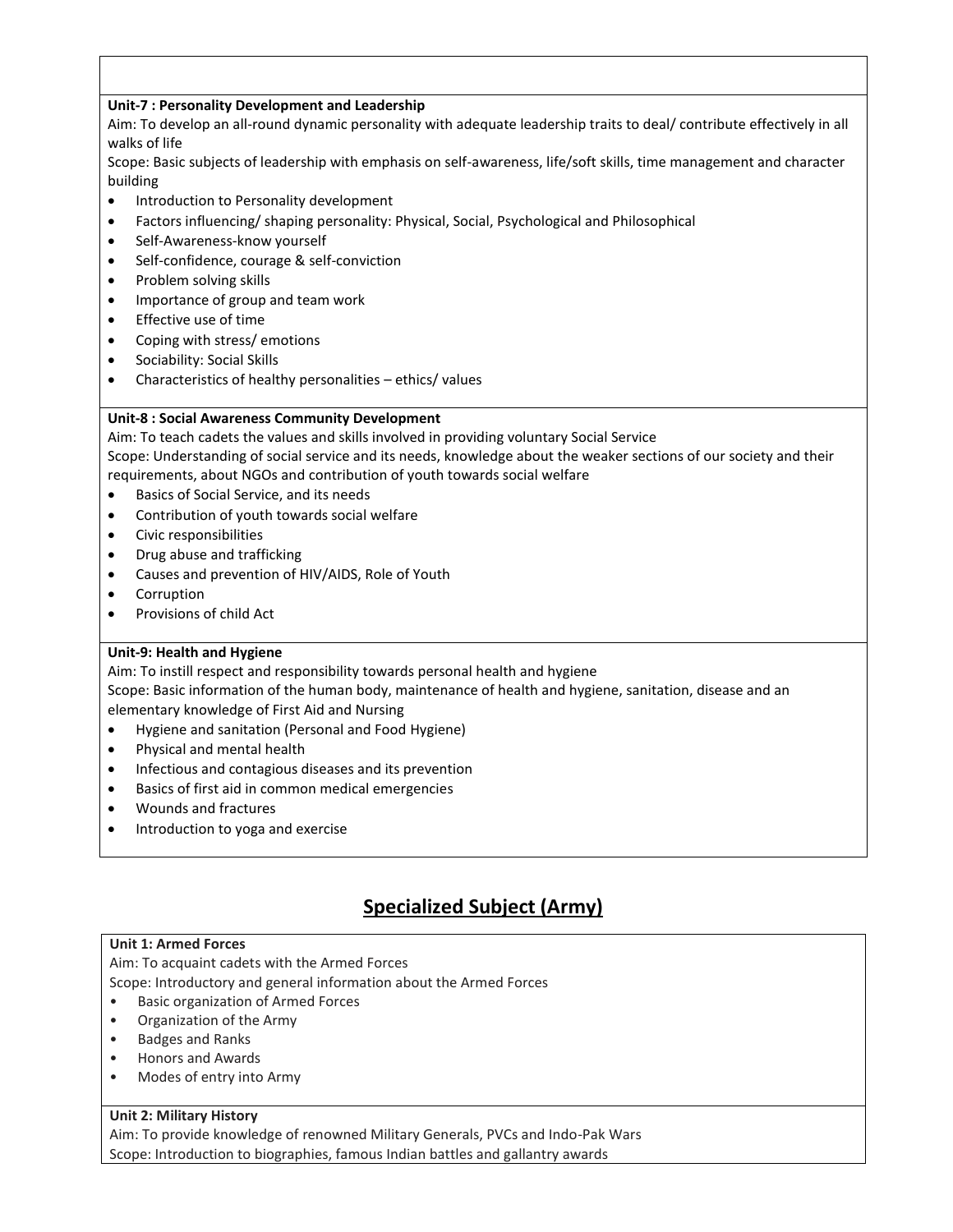- Biographies of renowned generals (Carriappa/Manekshaw)
- Study of battles of Indo-Pakwar 1965, 1971 and Kargil
- War movies

### **Unit-3: Map Reading**

Aim: To teach cadets elementary map reading

Scope:Basicunderstandingofmapsheetsandmapreadinginstrumentsanddevelopment of capability to use them to carry out simple Map Reading

- Introduction to types of Maps and conventional signs.
- Scales and grid system
- Topographical forms and technical terms

### **Unit-4 : Field Craft and Battle Craft**

Aim: To teach cadets elementary field craft and battle craft

Scope: Basic field craft and battle craft

- Introduction
- Judging distance
- Description of ground
- Field signals
- Use of ground and movement
- Selection of formations (Section formation)

### **Unit-5: Communication**

Aim: To introduce cadets to the latest trends in the field of communications Scope: Types of communications and future trends

- Importance of communication
- Means of communication

# **Specialized Subject (Navy)**

# **Unit-1: Naval Orientation**

Aim: To impart training on Naval Organization.

Scope: History of Indian Naval Organizations, Rank structure, Indo-Pak War- 1971etc.

- History of the Indian Navy (Gallantry Award Winners)
- Organization of IN- NHQ, Commands and Ships
- Organization on Board a Ship
- Survival and Rescue-Life Safety Items onboard Ship, Life Raft
- Life Boats and Distress Signals

# **Unit-2: Naval Communication**

Aim: To impart basic knowledge of Naval Communication.

Scope: Introduction to visual communication.

- Introduction to Naval Communication
- Phonetic Alphabet Introduction and use

# **Unit-3: Seamanship**

Aim: To impart basic knowledge about Seamanship.

Scope: Introduction to rigging, anchor work, parts of boats and accessories etc.

- Rigging
- Bends and Hitches: Reef Knot, Half Hitch, Clove Hitch,
- Rolling Hitch, Timber Hitch, Bowline, Round Turn and
- Two Half Hitches and Bow Line on the Bight and its basic element

# **Unit-4: Ship and Boat Modeling**

Aim: To provide knowledge about Ship Modeling Scope: Materials used in different types of models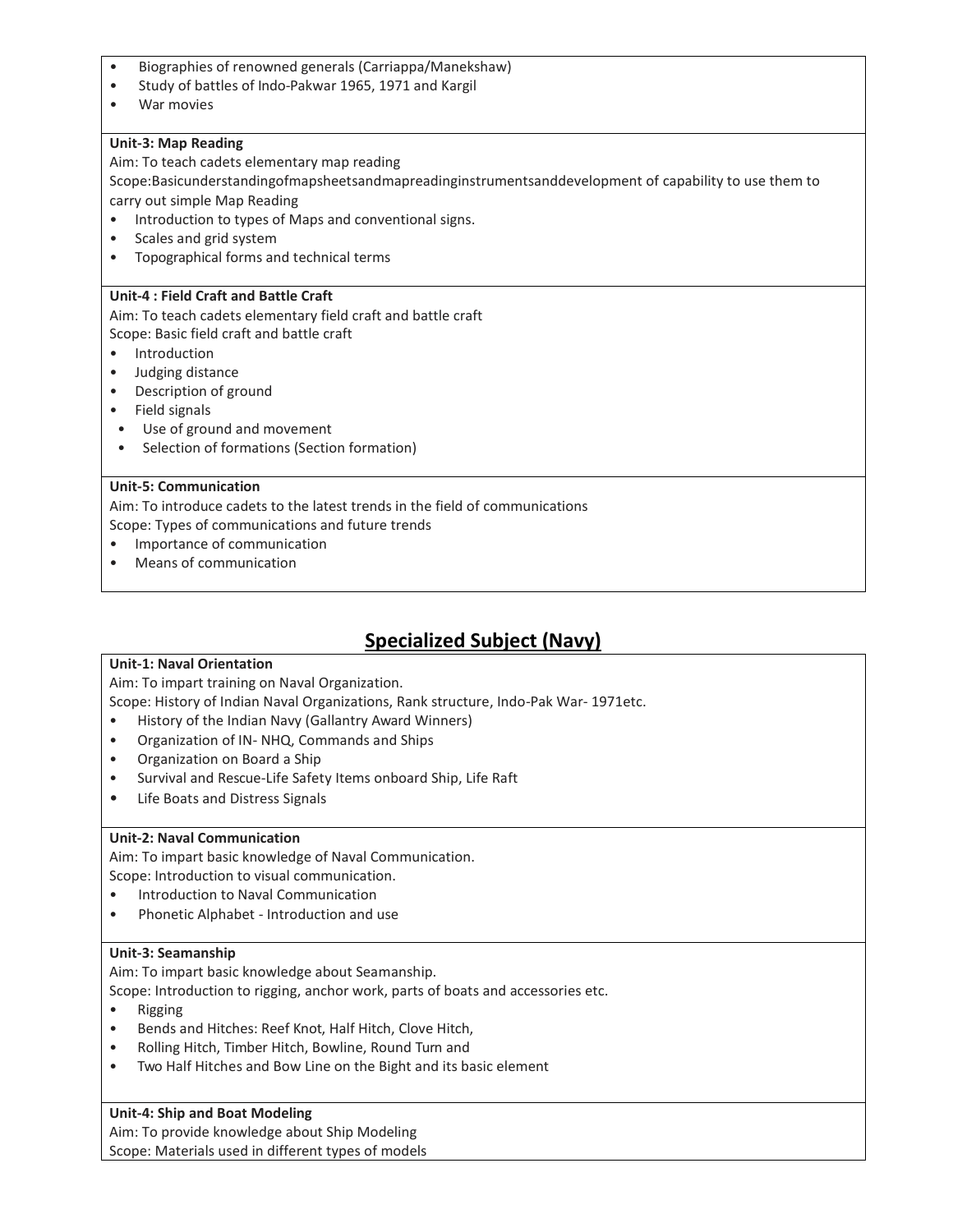- Principles of Ship Modeling
- Reading of a Ship Drawing of a Model
- Views in blueprint
- Measurement of superstructure and hull

# **Specialized Subject (Air Force)**

# **Unit-1: General Service Knowledge**

- Aim: To impart basic knowledge of IAF Scope: History and Organization of IAF
- Development of Aviation
- History of IAF

### **Unit-2: Air Campaigns**

Aim: To impart basic knowledge of Air Campaigns Scope: History and Motivation.

- Indo-PakWar-1971
- Operation Safe Sagar

### **Unit-3: Aero-modeling**

Aim: To provide knowledge about Aero Modelling

Scope: History of aero modelling, materials used in different types of models

• History of Aero-modelling

### **Unit-4: Principles of Flight**

Aim: To introduce principles of flight

Scope: To impart knowledge about basic principles on which aviation is based

- Introduction
- Glossary of Terms

# **Unit-5: Parts of Aircraft**

Aim: To provide knowledge of Aircraft Parts

Scope: Knowledge about the parts of aircraft to be flown

• Parts of Aircraft

### **Unit-6: Aircraft Particulars**

Aim: To provide knowledge of Aircraft Instruments

Scope: Knowledge about the aircraft to be flown including checks and procedures

• Aircraft Particular Type, Specific

### **Unit-7: Airfield Layout**

Aim: To provide knowledge of Airfields

Scope: Knowledge about the airfields to be flown including checks and procedures Airfield Layout

### **Unit-8: RT Procedure**

Aim: To provide knowledge of wireless communication.

Scope: Knowledge about the communication is required for flying aircraft

• RT Procedure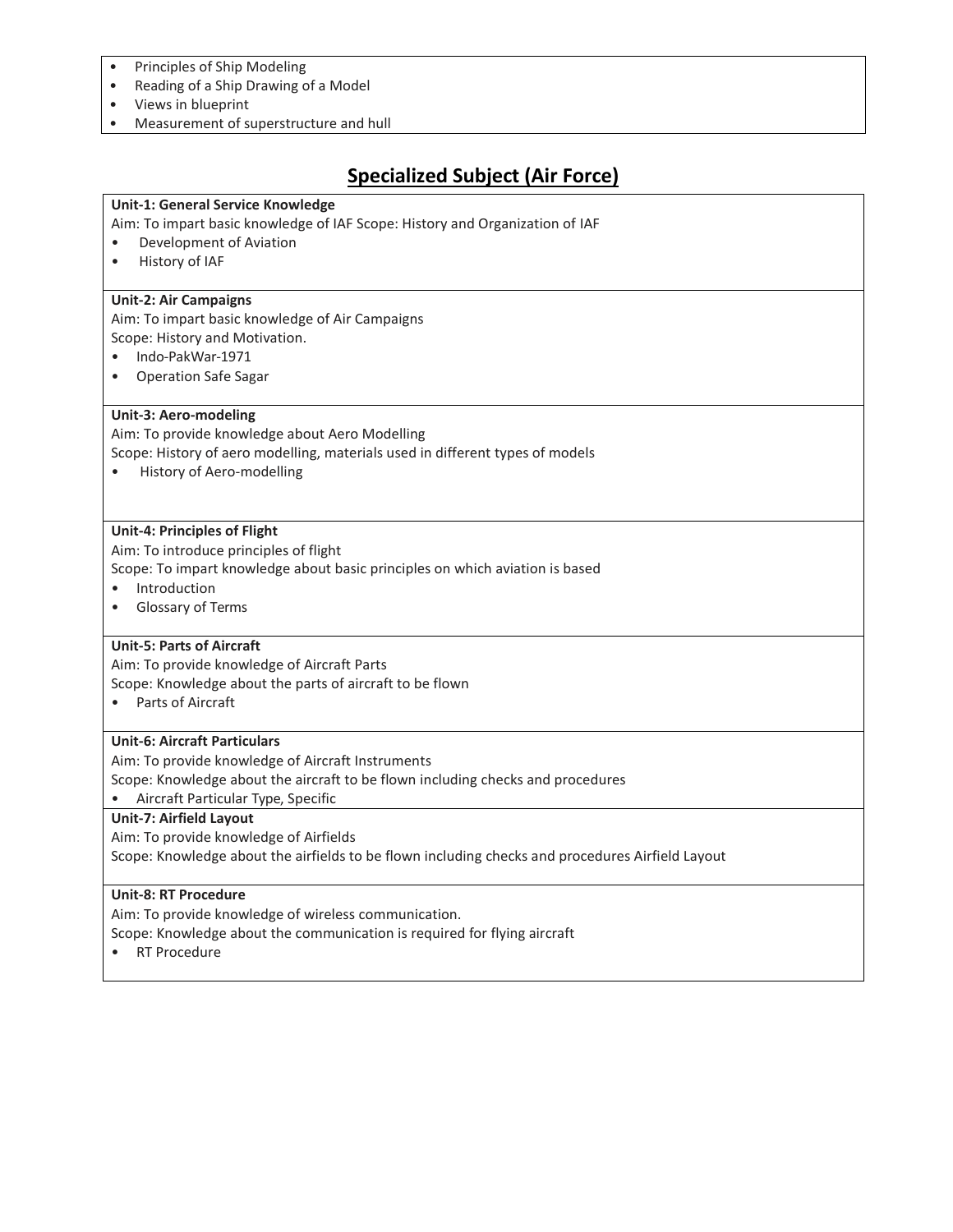# **NATIONAL CADET CORPS (N.C.C) – (CODE: 076)**

# **Class X (2022-23) Max. Marks - 70**

# **Common Subject**

# **Unit-1 : The NCC**

Aim: To acquaint cadets with the aims and objectives of NCC

Scope: Introduction, aims, organization and general information about NCC

- Aims and Objectives of NCC
- Organization and Training and NCC Song
- Incentives of Joining NCC

# **Unit-2 : National Integration and Awareness**

Aim: To inculcate sense of patriotism, secular values and motivate cadets to contribute towards nation building through national unity and social cohesion

Scope: The concepts of National Interests, Objectives and integration, Unity in diversity and cultural heritage of India

- **•** Freedom Struggle and Nationalist Movement in India
- Unity in Diversity
- Famous Leaders of India
- Contribution of Youth to Nation Building

# **Unit-3 : Civil Affairs**

Aim: To train Cadets to assist Civil administration in performance of selective duties during disasters Scope: Basic information about civil defense organization and its duties, maintenance of essential services and providing assistance to civil administration in various types of emergencies during national disasters

- Civil Defense Organization and its duties/ NDMA
- Role of NCC during Natural Hazards/ Calamities
- Fire Service and Fire Fighting

# **Unit-4 : Drill**

Aim: To inculcate a sense of discipline, improve bearing, smartness, ant turnout and to develop the quality of immediate and implicit obedience to orders

Scope: All important basic aspects of drill including ceremonial drill, drill with arms and words of command Drill without Arms

- General and Words of Command
- Attention, Stand at Ease and Stand Easy, turning and inclining at the halt
- Saluting at the halt
- Getting on parade, dismissing and falling out
- Turning on the march and wheeling
- Individual word of command

# **Unit-5 : Weapon Training**

Aim: To give elementary knowledge about rifles

Scope: Basic knowledge about rifle and firing

- Characteristics of a rifle/rifle ammunition and its fire power
- The lying position and Holding
- Aiming, range and figure target
- Trigger control and firing a shot
- Range precautions and safety precautions
- Short range firing

# **Unit-6 : Adventure Training**

Aim: To inculcate a sense of adventure and develop confidence, courage and determination Scope: To expose cadets to various adventure activities

Trekking including selection of route and administrative planning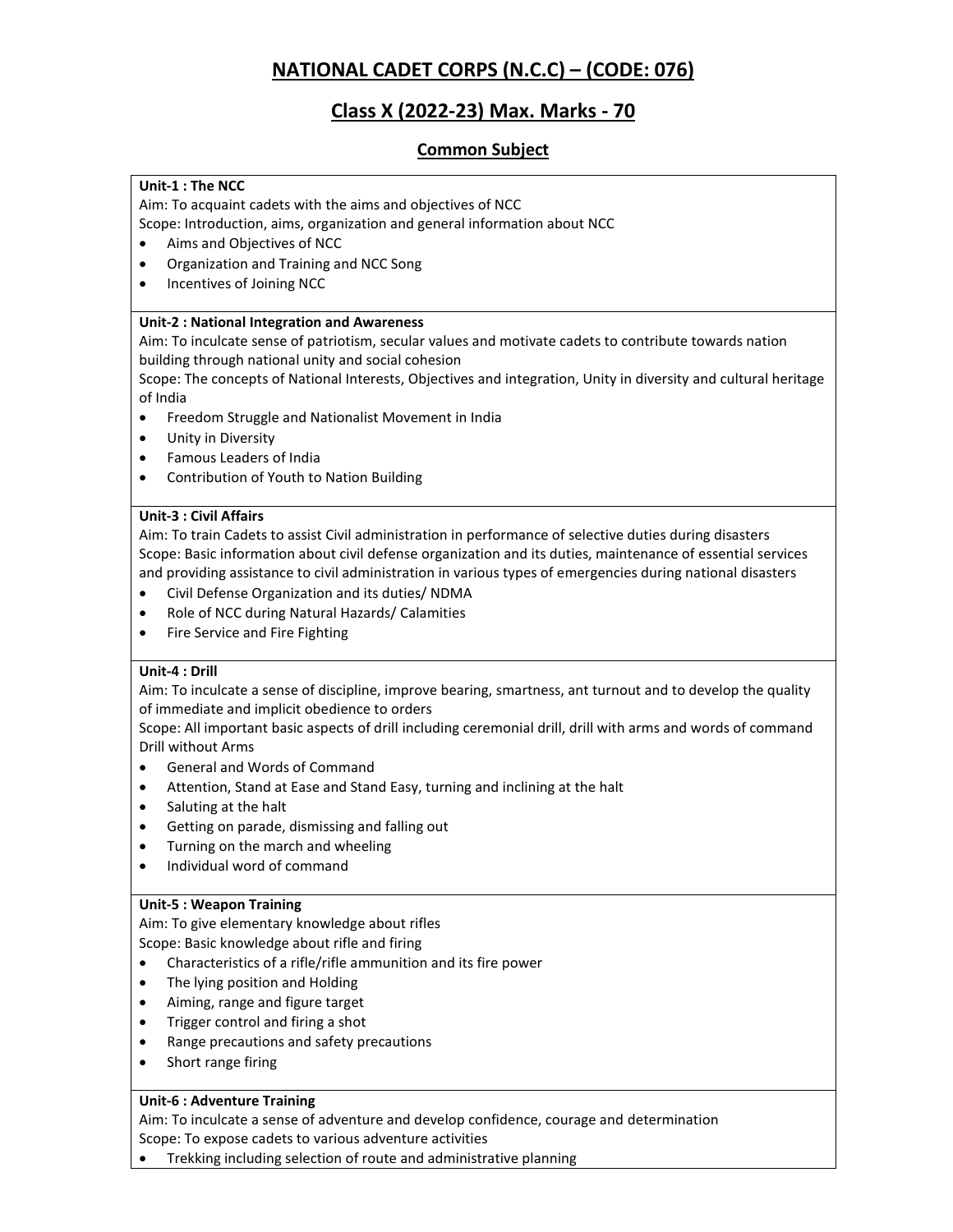• Rock Climbing

# **Unit-7 : Personality Development and Leadership**

Aim: To develop an all-round dynamic personality with adequate leadership traits to deal/ contribute effectively in all walks of life

Scope: Basic subjects of leadership with emphasis on self-awareness, life/soft skills, time management and character building

- **•** Introduction to Personality development
- Factors influencing/ shaping personality: Physical, Social, Psychological and Philosophical
- Critical and creative thinking
- Communication skills: group discussions/ lectures
- Effects of leadership with historical examples
- Problem solving skills
- **•** Interview Skills
- Importance of group and team work
- Effective use of time
- Coping with stress/emotions

# **Unit-8 : Social Awareness Community Development**

Aim: To teach cadets the values and skills involved in providing voluntary Social Service Scope: Understanding of social service and its needs, knowledge about the weaker sections of our society and their requirements, about NGOs and contribution of youth towards social welfare

- Literacy enhancement and poverty alleviation
- Contribution of youth towards social welfare
- Civic responsibilities
- Drug abuse and trafficking
- Causes and prevention of HIV/AIDS, Role of Youth
- Corruption
- Social evils viz. dowry/ female foeticide/ child abuse and trafficking etc.
- Traffic control organization and anti-drunken driving
- Provisions of child Act

# **Unit-9: Health and Hygiene**

Aim: To instill respect and responsibility towards personal health and hygiene

Scope: Basic information of the human body, maintenance of health and hygiene, sanitation, disease and an elementary knowledge of First Aid and Nursing

- Structure and functioning of the human body
- **•** Infectious and contagious diseases and its prevention
- Basics of first aid in common medical emergencies
- Wounds and fractures
- Introduction to yoga and exercise

# **Unit-10 : Environment Awareness and Conservation**

Aim: To sensitize the cadets on natural resource conservation and protection of environment Scope: Basic understanding of environment in general and waste management in particular, energy conservation, pollution control and wildlife conservation in particular

- Natural resources conservation and management
- Water conservation and rain water harvesting
- Waste management
- Pollution control water, air, noise, soil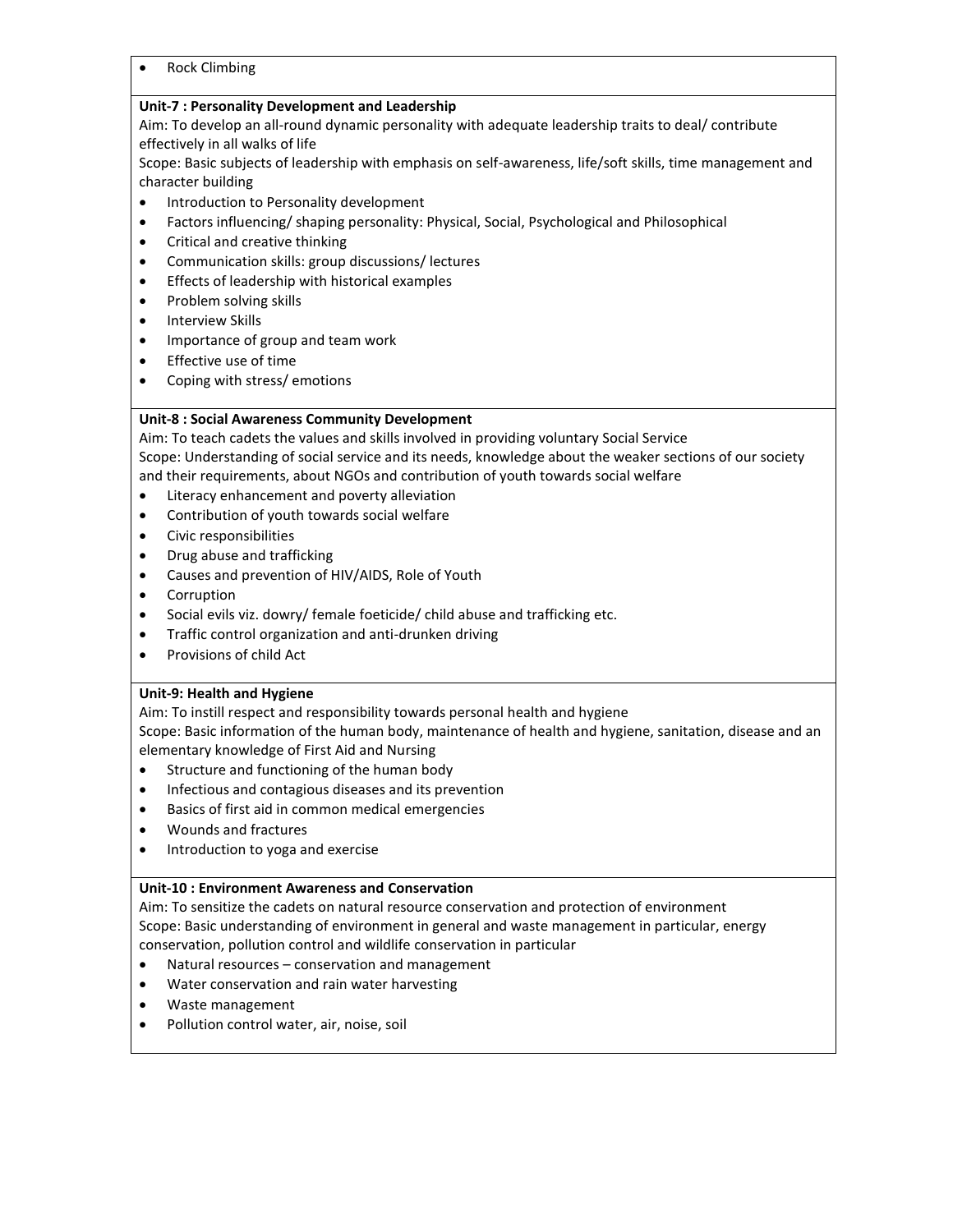# **Specialized Subject (Army)**

# **Unit-1:Armed Forces**

Aim: To acquaint cadets with theArmed Forces

Scope: Introductory and generalinformationabout theArmed Forces

- Basicorganization of ArmedForces
- Organizationof theArmy
- BadgesandRanks
- HonorsandAwards
- Modes of entry into Army

# **Unit-2:Military History**

Aim: To provide knowledge of renowned Military Generals, PVCs and Indo-Pak Wars Scope:Introduction tobiographies, famousIndian battlesand gallantry awards

- Indian Army WarHeroes
- Study of battles of Indo-Pakwar 1965, 1971 and Kargil

# **Unit-3:Map Reading**

Aim: To teach cadetselementary map reading

Scope:Basicunderstandingofmapsheetsandmapreadinginstrumentsanddevelopment of capabilityto usethem tocarry out simpleMapReading

- Introduction to typesof Mapsand conventionalsigns.
- Topographicalformsand technicalterms
- CardinalpointsandTypesofNorth
- Types of bearings and use of service protractor

# **Unit-4 : Field Craft and Battle Craft**

Aim: To teach cadets elementary field craft and battle craft

Scope: Basic field craft and battle craft

- Introduction
- Judging distance
- Description ofground
- Observation,camouflage andconcealment
- Fieldsignals
- Use of groundandmovement
- Selectionofformations (Section formation)

# **Unit-5:Communication**

Aim: To introducecadetsto thelatest trendsin thefield of communications

Scope: Typesof communicationsand futuretrends

• Means of communication

# **Specialized Subject (Navy)**

# **Unit-1:Naval Orientation**

Aim: To imparttraining on Naval Organization.

Scope: History of Indian Naval Organizations,Rank structure,Indo-Pak War- 1971etc.

- RankStructure and Badges- PBORto MCPOandEquivalent
- RankStructure and Badges- Officersandequivalent
- Mode of entry into IN

# **Unit-2: Naval Communication**

Aim: To impart basic knowledge of Naval Communication.

Scope: Introduction to visual communication.